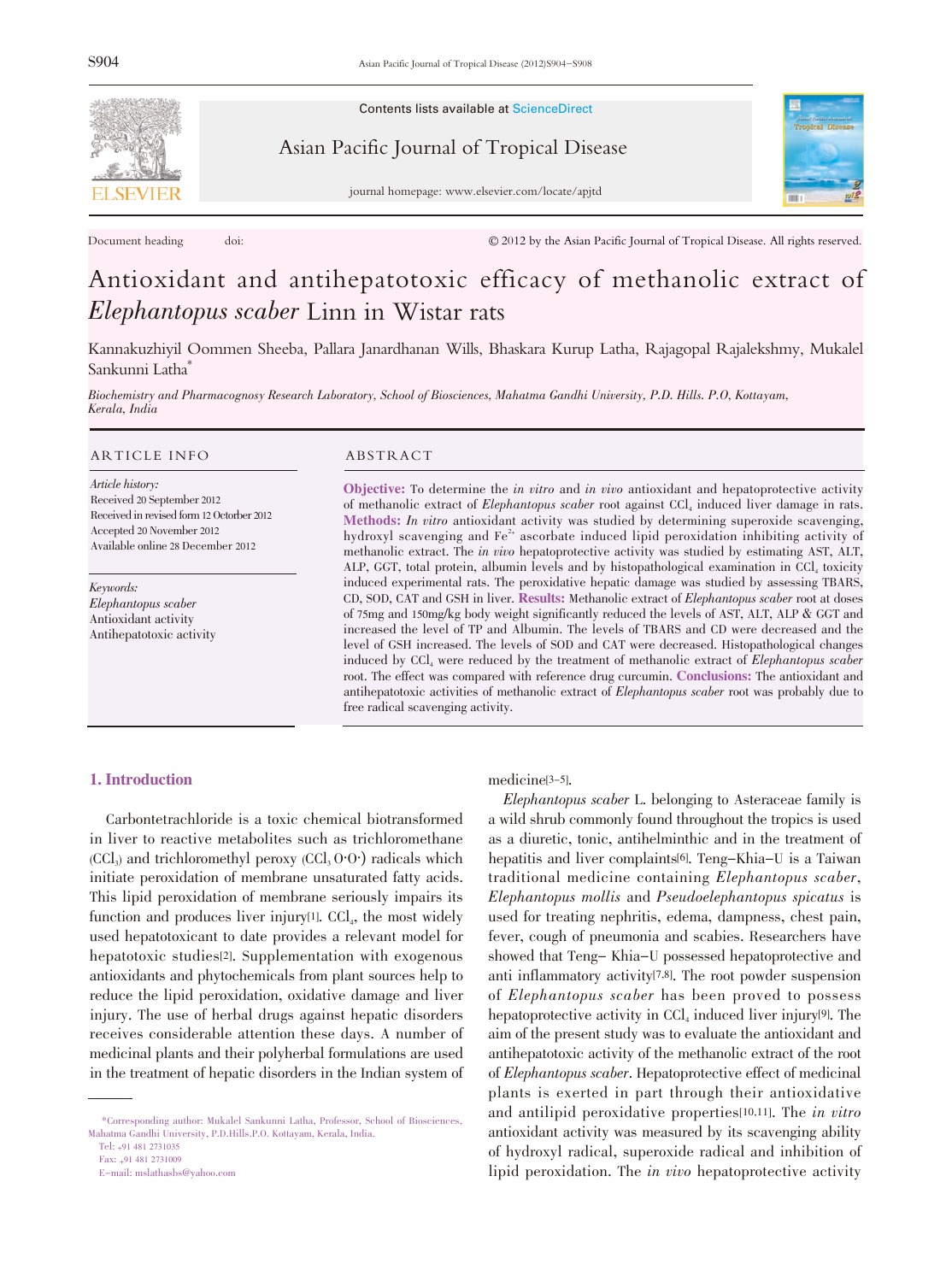and antioxidant activity was determined by administering methanolic extract of Elephantopus scaber L. root in  $\text{CCL}$ induced rats. The liver function tests, antioxidant status in liver and histopathology of liver were done for assessment of hepatoprotective and antioxidant effect.

# 2. Materials and methods

# 2.1. Preparation of plant extract

 Elephantopus scaber Linn was collected from Pathanamthitta district, Kerala, identified and a voucher specimen (SBS/BRL-1) was kept in School of Biosciences Mahatma Gandhi University, Kottayam. The roots of the plant were cut, washed and dried. The dried root was powdered extracted with methanol by soxhlet extraction for 24 hours. The extract was evaporated to dryness. The extract was presolubilised in 10% dimethyl sulphoxide for carrying out the in vitro antioxidant activities except for hydroxyl radical scavenging activity, where the extract was dissolved in warm phosphate buffered saline. For animal experiment the crude extract was prepared as a suspension in 5% Tween 80.

#### 2.2. Animals

Male albino rats of Wistar strain weighing between 120 to 150g were used for the experimental purpose. The animals were housed in polypropylene cages and given standard pellet diet (M/S Hindusthan Lever Ltd. Bombay). Animal studies were conducted according to the Institute animal ethics committee regulations approved by the committee for the purpose of control and supervision of experiments on animals (CPCSEA) Reg No. B2442009/1.

#### 2.3. In vitro assays

# 2.3.1. Assay of superoxide scavenging activity.

Superoxide radical  $(0-2)$  generated from the photoreduction of riboflavin was detected by NBT reduction method[12]. Curcumin was used as the standard.

#### 2.3.2. Inhibition of lipid peroxidation.

Lipid peroxidation induced by the Fe<sup>++</sup> ascorbate system in rat liver homogenate was estimated by TBA reaction method[12]. Curcumin was used as the standard.

# 2.3.3. Assay of hydroxyl radical scavenging activity.

 $Hydroxyl$  radicals generated from  $Fe<sup>3+</sup> - ascorbate EDTA-H, 0$ , system (Fenton's reaction) was estimated by its degradation of the deoxyribose that resulted in thiobarbituric acid reactive substance (TBARS)[12]. Curcumin was used as the standard.

#### 2.4. In vivo assays

# 2.4.1.  $CCl<sub>4</sub>$  induced hepatotoxicity in rats

Experiments were conducted according to standard

protocol with minor modifications[13].Rats were divided into five groups with six animals in each group. Group I (Vehicle Control) animals served as control and received subcutaneous administration of liquid paraffin twice a week at the dose of 3ml/kg body weight of each animal for 14 d. Group II (Toxic Control) animals constituted the hepatotoxic group which received administration of  $LP_{+}CCL_{4}$  twice a week at the dose of 1 ml/kg body weight of  $\text{CCl}_4$  in double the volume of LP at lower abdomen on every first and fourth days of the week. Group III, IV and V (Treated Groups) also received  $LP+CCl<sub>4</sub>$  as mentioned above. Group III received Curcumin at a dose of 75 mg/kg body weight orally. Group IV and V received methanolic extract of Elephantopus scaber at a dose of 75 mg and 150 mg/kg body weight orally. Animals were kept starved overnight on the 14th day. On the next day they were sacrificed by decapitation, by making an incision on jugular vein to collect blood. The liver tissue was dissected out, blotted off blood washed in saline and weighed instantaneously. This was kept in frozen containers and proceeded for biochemical estimations. Serum was separated and enzyme assay of AST, ALT, ALP, GGT, total protein and albumin were done. The liver was rapidly excised into small pieces, homogenized in buffer, centrifuged and supernatant used for hepatic antioxidant studies. Portions of liver were put in 10% formalin for histological examination.

#### 2.4.2. Serum analysis

Serum AST, ALT, ALP, GGT, TP, Albumin were done using standard diagnostic kits.

The % protection was calculated using the formula Toxic control - Treated Group % Protection  $=\frac{1}{\text{Train} \cdot \text{Stabola}}$  X 100 Toxic control - Vehicle control

# 2.4.3. Tissue analysis for lipid peroxidation and antioxidant status

Liver tissues were homogenized with buffer in ice cold condition. The homogenates were centrifuged at 3000 r/ min for 15 min and supernatants used for analysis. Lipid peroxidation was assessed in terms of thiobarbituric acid reacting substances and conjugated dienes. Changes in the antioxidant status were determined by estimating catalase, superoxide dismutase and reduced glutathione<sup>[14]</sup>.

# 2.4.4. Histopathology

Portions of liver were put in 10% formalin, embedded in paraffin and consecutive sections of  $5<sup>\mu</sup>$  m were cut mounted on microscopic slides and stained in haematoxylin and eosin for histopathological examination. The liver sections were graded numerically to assess the degree of histological features. Centrilobular necrosis or zonal necrosis, characterized by the damage of several liver cells around the central vein, fatty infiltration, prominent ballooning and bridging hepatic necrosis, a form of confluent necrosis of liver cells linking central vein to portal tracts or portal tracts to one another were prominent in histological studies[15]. A combined score of centrilobular necrosis and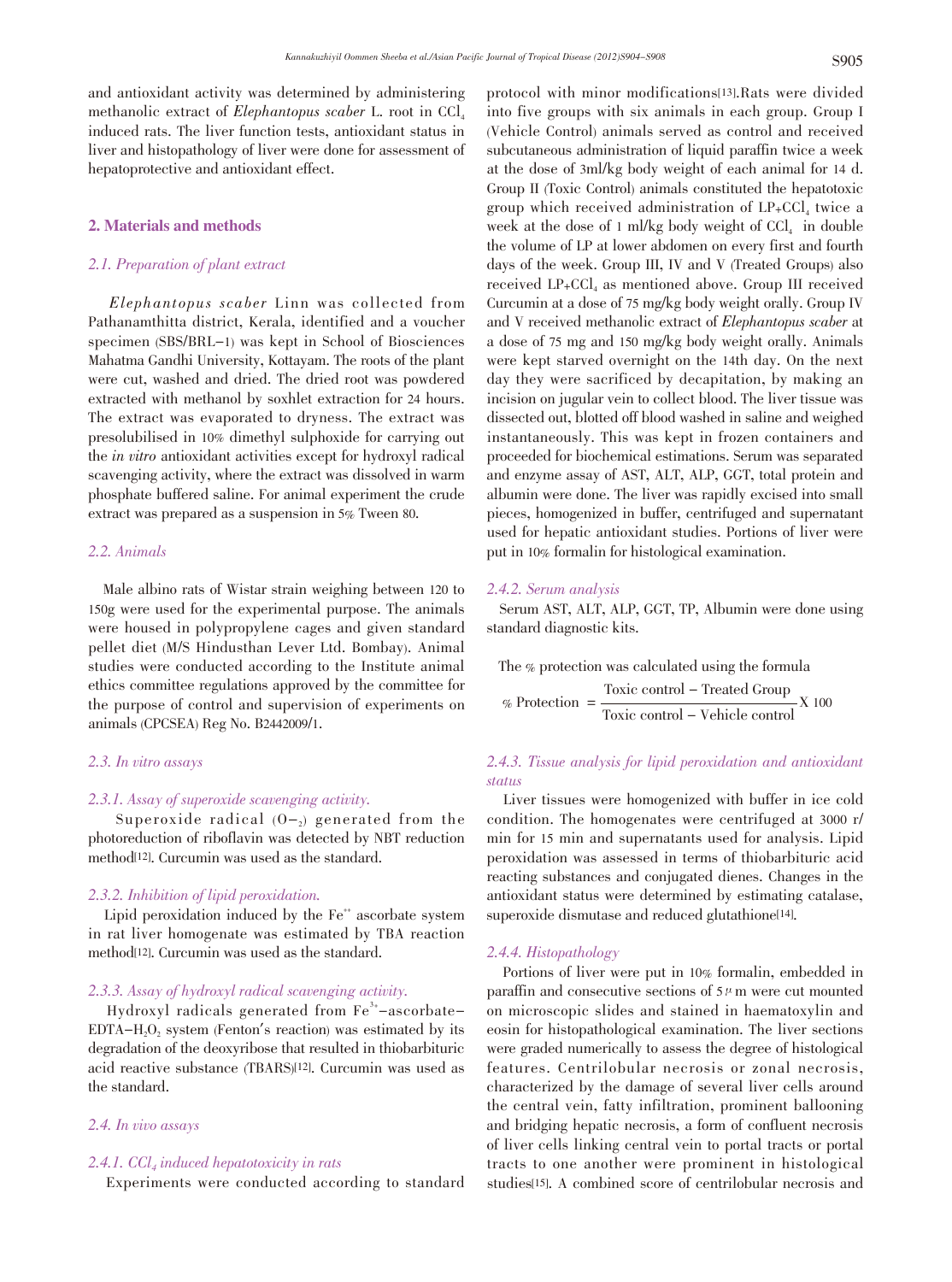bridging hepatic necrosis was given a maximum value of 6. Descriptive modifiers such as mild, moderate, and severe was applied to activity and staging. The parameters were graded from score 0 to 6, with 0 indicating no abnormality, 1-2 indicating mild injury, 3-4 indicating moderate injury and 5-6 with severe liver injury.

# 2.5. Statistical analysis

The data obtained were analyzed for finding the variation between treated and control using one-way ANOVA followed by tukeys post hoc analysis. The level of significance was set as  $P<0.05$ .

# 3. Results

#### 3.1. In vitro antioxidant activity.

The methanolic extract of Elephantopus scaber root was found to be a scavenger of superoxide generated by photoreduction of riboflavin with an IC<sub>50</sub> of  $48±5 \mu g/mL$ while curcumin showed an IC<sub>50</sub> of 9.8  $\mu$  g/mL. The methanolic extract of Elephantopus scaber root inhibited hydroxyl radicals generated by  $\mathrm{Fe}^{3+}/\mathrm{ascor}$  bate /EDTA/H<sub>2</sub>O<sub>2</sub> system with an IC<sub>50</sub> of 72 $\pm$ 12  $\mu$  g/mL in comparison with curcumin with an IC<sub>50</sub> of 38.2  $\mu$  g/mL. The generation of malondialdehyde (MDA) related substances that react with thiobarbituric acid (TBARS) were found to be inhibited by the extract. This significant lipid peroxidation inhibiting activity was found with the methanolic extract of *Elephantopus scaber* root with an IC<sub>50</sub> of 103 $\pm$ 18  $\mu$  g/mL in comparison with curcumin with an IC<sub>50</sub> of 16.5  $\mu$  g/mL (Table 1).

# 3.2. Hepatoprotective activity.

The activities of ALP, AST, and ALT are shown in Figure 1; GGT, TP and albumin are shown in Table 2. The level of

Table 2.

Effect of methanolic extract of Elephantopus scaber root on liver function tests in carbon tetrachloride intoxicated rats.

| Groups                                        | $GGT$ (U/L)         | TotalProtein $(gmg)$ | Albumin(gm\%)     |
|-----------------------------------------------|---------------------|----------------------|-------------------|
| Group1 Control with normal saline             | $13.83 \pm 4.91$    | $6 \pm 0.21$         | $4.27 \pm 0.22$   |
| Group2 $CCl4$ -treated                        | $64.83 \pm 7.98$ *  | $5.25 \pm 0.12^*$    | $3.21 \pm 0.12$ * |
| Group3 $CCl_{4+}$ Curcumin                    | $30.66 \pm 3.38 \#$ | $5.76 \pm 0.31 \#$   | $3.96 \pm 0.12$ # |
| Group4 $CCl_{4+}$ 75mg/kg of <i>E.scaber</i>  | $42.00 \pm 6.25$ #  | $5.25 \pm 0.15$ #    | $3.52 \pm 0.12$ # |
| Group 5 $CCl_{4+}150mg/kg$ of <i>E.scaber</i> | $37.17 \pm 3.64$ #  | $5.44 \pm 0.17$ #    | $3.69 \pm 0.14$ # |

Values are mean $\pm$ SD, n=6. \*:  $P \le 0.05$  vs normal control; #:  $P \le 0.05$  vs CCl4 control.

#### Table 3.

Effect of methanolic extract of Elephantopus scaber root on antioxidant status of liver in carbon tetrachloride intoxicated rats.

| Groups                                        |                   |                   | SODU/mg protein CATU/mg protein GSHnmol/gtissue | TBARSMDAnM/mgprotein | $CDmM/100g$ tissue |
|-----------------------------------------------|-------------------|-------------------|-------------------------------------------------|----------------------|--------------------|
| Group1 Control with normal saline             | $5.24 \pm 0.04$   | $2.99 \pm 0.02$   | $5.05 \pm 0.05$                                 | $3.20 \pm 0.02$      | $63.85 \pm 0.27$   |
| Group2 $CCl4$ -treated                        | $3.80 \pm 0.03*$  | $0.90 \pm 0.01*$  | $1.15 \pm 0.12$ *                               | $5.90 \pm 0.01*$     | $82.32 \pm 0.24*$  |
| Group3 $CCl_{4+}$ Curcumin                    | $4.90 \pm 0.03#$  | $2.70 \pm 0.03$ # | $4.95 \pm 0.02$ #                               | $3.55 \pm 0.01$ #    | $65.23 \pm 0.48$ # |
| Group4 $CCl_{4+}$ 75mg/kg of <i>E.scaber</i>  | $4.60 \pm 0.04$ # | $2.30 \pm 0.03$ # | $3.80 \pm 0.04$ #                               | $4.10 \pm 0.01$ #    | $70.11 \pm 0.87$ # |
| Group 5 $CCl_{4+}150mg/kg$ of <i>E.scaber</i> | $4.80 \pm 0.05$ # | $2.50 \pm 0.03$ # | $4.86 \pm 0.03$ #                               | $3.90 \pm 0.01$ #    | $68.01 \pm 0.93$ # |

Values are mean $\pm$ SD, n=6. \*:  $P \le 0.05$  vs normal control; #:  $P \le 0.05$  vs CCl<sub>4</sub> control.

these enzymes was significantly increased  $(P\leq 0.05)$  compared to vehicle control after the injection of CCl<sub>4</sub>. Treatment with curcumin at a dose of 75 mg/kg body weight, methanolic extract of Elephantopus scaber root at a dose of <sup>75</sup> mg/kg and150 mg/kg body weight showed significant decrease ( $P \leq$ 0.05) compared to toxic control, with a protection of 81%, 59%, 66% in the level of ALT, 84%, 50%, 66% in the level of AST and 68%, 42%, 54% in the level of ALP.

#### Table 1.

In vitro antioxidant effect (IC<sub>50</sub>  $\mu$  g/mL) of methanolic extract of Elephantopus scaber root.

| Activities                    | Methanolic extract | Curcumin       |
|-------------------------------|--------------------|----------------|
| Superoxide scavenging         | $48 \pm 5$         | $9.2 \pm 1.1$  |
| Hydroxyl radical scavenging   | $72 \pm 12$        | $38.4 \pm 6$   |
| Lipid peroxidation inhibiting | $103 \pm 18$       | $16.5 \pm 2.1$ |
| $x \tau$ 1<br>$\sim$          |                    |                |

Values are mean $\pm$ SD (n=3).

#### 3.3. In vivo antioxidant activity.

There was a significant increase  $(P \le 0.05)$  in the concentration of TBARS and CD during  $CCI<sub>4</sub>$  treatment as compared with the vehicle control. Administration of methanolic extract Elephantopus scaber root together with CCl<sub>4</sub> resulted in significant decrease ( $P \le 0.05$ ) of TBARS and CD in the liver compared with the corresponding  $\text{CCl}_4$ intoxicated group. Curcumin also lowered the level of CD and TBARS when compared with the  $CCI<sub>4</sub>$  treated group. The activities of SOD and catalase in the liver tissues were significantly decreased in the  $CCl<sub>4</sub>$  treated rats as compared with the vehicle control. There was also a decrease in the content of GSH in the liver tissues of  $CCI<sub>4</sub>$  treated rats as compared with the vehicle control. Administration of methanolic extract of Elephantopus scaber root significantly  $(P\leq 0.05)$  restored the activities of the antioxidant enzymes and the level of glutathione to near normal compared with the corresponding  $CCl<sub>4</sub>$  intoxicated group. Curcumin also restored the activities of the antioxidant enzymes and the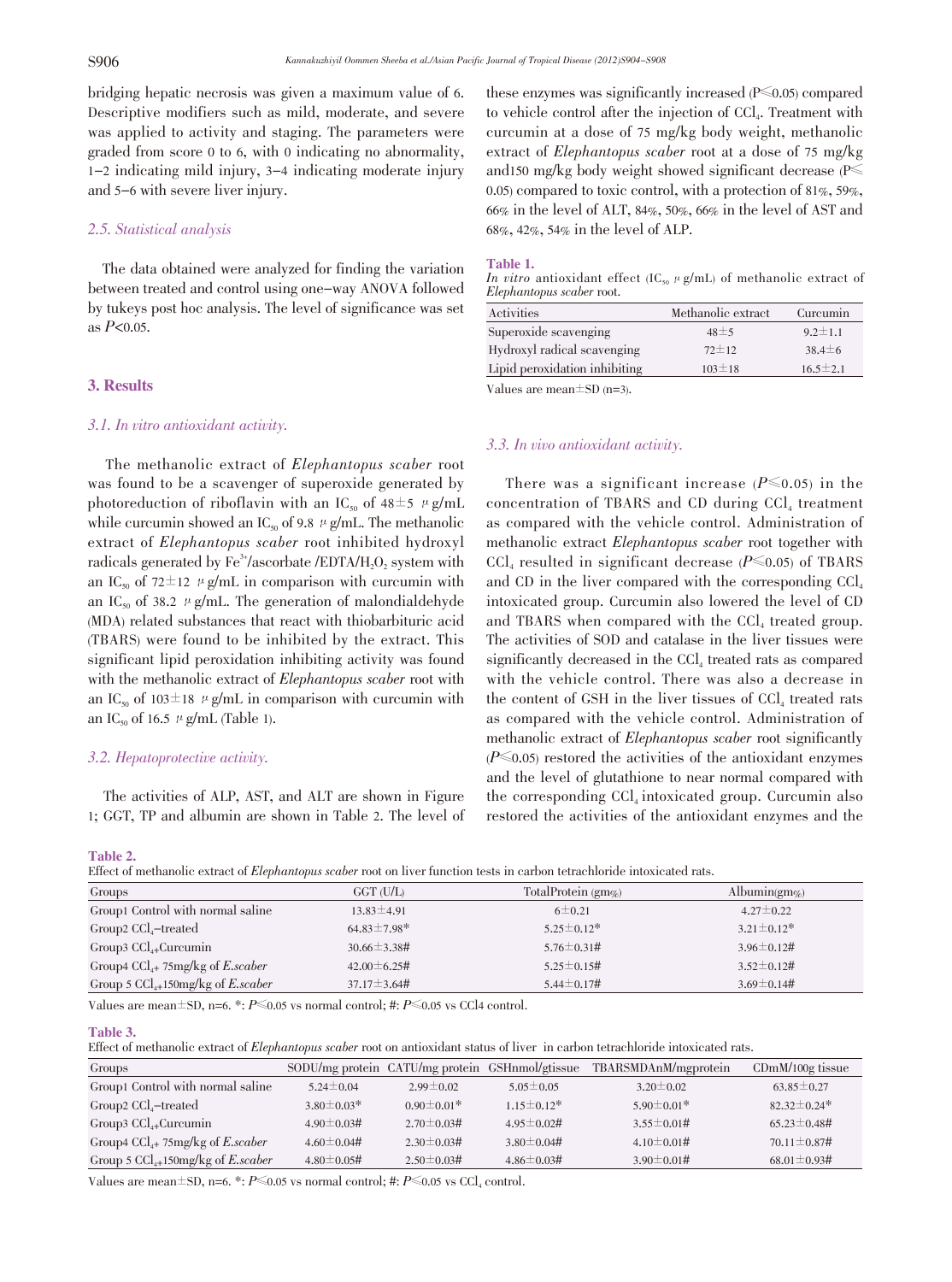level of glutathione compared with the corresponding  $\text{CCl}_4$ intoxicated group (Table 3).



**Figure1.** Estimation of biochemical parameters AST, ALP and ALT. I: Normal control; II:  $\text{CCl}_4$  treated group; III:  $\text{CCl}_4$ -curcumin; IV:  $\text{CCl}_{4+}$ methanolic extract 75mg/kg; V:  $\text{CCl}_{4+}$ methanolic extract 150mg/kg. Values are mean $\pm$ SD, n=6, \*: P = 0.05 vs normal control, #: P 0.05 vs CCl<sub>4</sub> control.



Figure 2. Histopathological changes occurred in rats during CCl<sub>4</sub> intoxication and prevention by the treatment with methanolic extract of Elephantopus scaber root (hematoxylin and eosin, original magnification 400x).

A: normal control; B: CCl<sub>4</sub> control; C: CCl<sub>4</sub>+methanolic extract 75mg/kg; D:  $CCl_{4+}$ methanolic extract 150mg/kg; E:  $CCl_{4+}$ curcumin 75mg/kg.

# 3.4. Histopathological analysis

Histopathological study of liver from group I animals

showed a normal hepatic architecture (Figure 2A). In  $\text{CCl}_4$ treated group, significant  $(P \le 0.05)$  hepatic toxicity was evidenced by bridging hepatic and centrilobular necrosis, ballooning and fatty infiltration of the liver scoring  $5.6\pm$ 0.4 (mean $\pm$ SD, n=3) (Figure 2B). In curcumin treated and Elephantopus scaber root treated rats, at doses <sup>75</sup> mg/kg and 150 mg/kg body weight liver exhibited significant ( $P \leq$ 0.05) protection from  $\text{CCl}_4$  damage showing an almost normal architecture barring a little deformity of hepatocytes with pyknosis and clearing of cytoplasm with scores  $1.8 \pm 0.7$ ; 2.5  $\pm$ 0.5; 2.1 $\pm$ 0.7 (mean $\pm$ SD, n=3; P $\leq$ 0.05) respectively (Figure 2C-2E).

# 4. Discussion

The pathological processes in liver injury and its complications are closely related with elevated ROS formation. Oxidative stress is caused by a disturbance of the balance between the anti oxidant defense mechanism of the human organism and the level of ROS and has been associated with many pathological disorders such as atherosclerosis, diabetes, liver disease and cancer[16].

Any compound with antioxidant property can have protective effect against damage caused by free radicals and reactive oxygen species. Studies indicate that reactive oxygen species such as superoxides, hydrogen peroxides and hydroxy radicals play a central role in the mechanism of DNA damage and cytotoxicity[16,17]. The superoxide generation by the reaction of photoreduced riboflavin and oxygen is inhibited by the methanolic extract of Elephantopus scaber root. The generation of malondialdehyde and related substances from lipid extract react with thiobarbituric acid was found to be inhibited by the methanolic extract of Elephantopus scaber root. The degradation of deoxyribose to TBARS by the hydroxyl radicals generated from  $\text{Fe}^{3+}$ -ascorbate- EDTA-H<sub>2</sub>O<sub>2</sub> system was markedly decreased by the methanolic extract of Elephantopus scaber root. Hence the methanolic extract of Elephantopus scaber root has proved to be an efficient antioxidant in the in vitro model.

In the *in vivo* experimental model of rats,  $CCI<sub>4</sub>$  intoxication generates reactive metabolites such as trichloromethyl  $(CCl<sub>3</sub>)$  and trichloromethyl peroxy  $(CCl<sub>3</sub> O·O<sub>1</sub>)$  free radicals which produce peroxidation of membrane unsaturated fatty acids leading to liver injury.  $CCl<sub>4</sub>$  is a potent hepatotoxin and a single exposure can rapidly lead to severe centrizonal necrosis and steatosis1. The liver enzymes being cytoplasmic in origin and liver injury cause the entry of these enzymes to the circulatory system. The elevation of these liver marker enzymes and the decrease of protein and albumin caused by the  $CCl<sub>4</sub>$  induced liver damage is significantly decreased by the administration of the methanolic extract of Elephantopus scaber root. Curcumin also showed better protection towards  $CCI<sub>4</sub>$  induced liver damage.

The antioxidant enzymes SOD, catalase and peroxidases